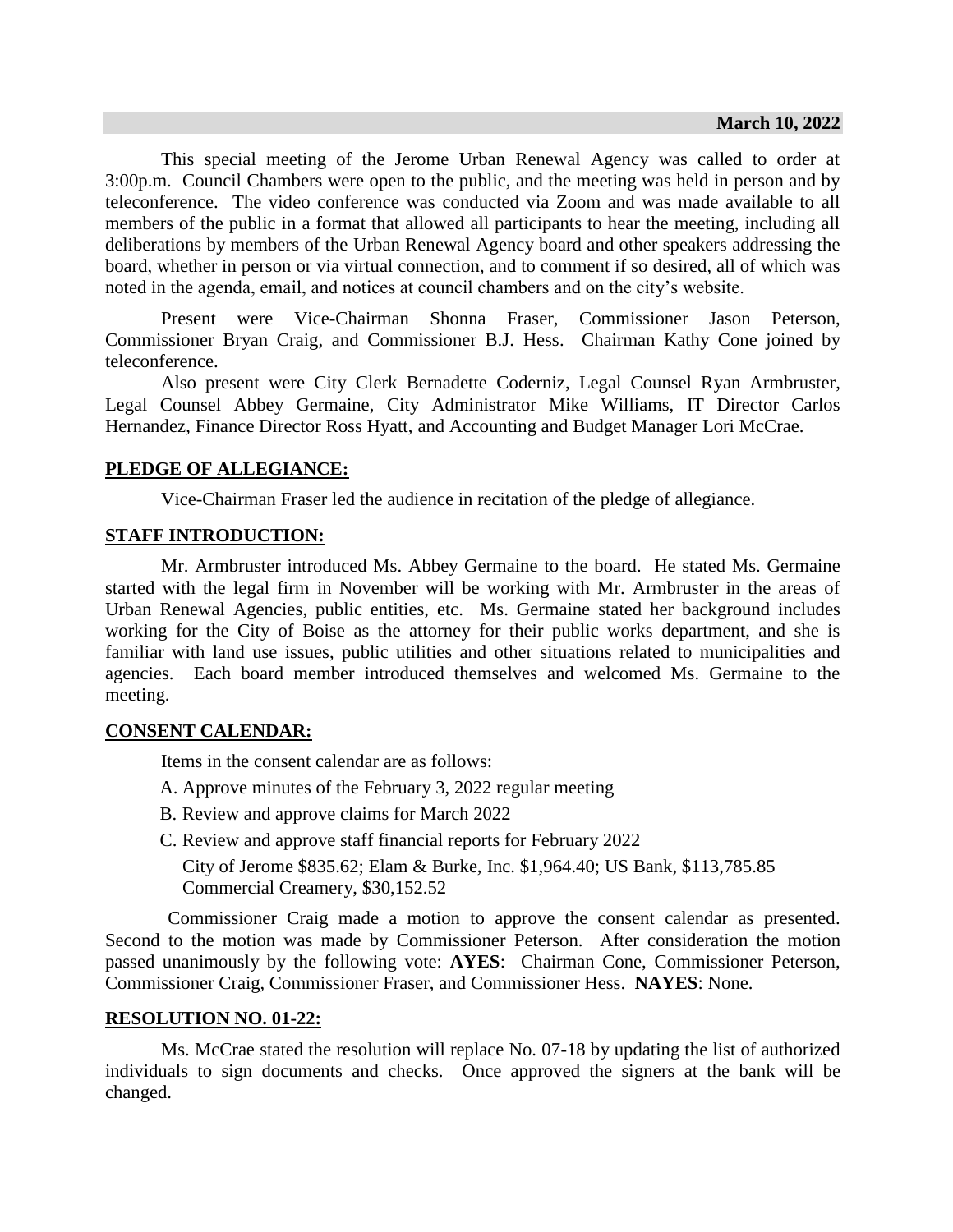Commissioner Peterson made a motion to approve Resolution No. 02-22. Second to the motion was made by Commissioner Craig. After consideration the motion passed unanimously by the following vote: **AYES**: Chairman Cone, Commissioner Peterson, Commissioner Craig, Vice-Chairman Fraser, and Commissioner Hess. **NAYES**: None.

# **AUDIT REPORT FY ENDED SEPTEMBER 30, 2021:**

Ms. Laurie Harberd, Certified Public Accountant with Rexroat, Harberd and Associates of Jerome, presented the audit report for Fiscal Year ending September 30, 2021 and provided a brief overview of each section. The report on pages 1 and 2 showed an unmodified, or clean, opinion with no material misstatements as part of the audit. Financial statements were audited with the responsibility of statements falling upon the agency. The financial statements are fairly presented in all material respects in conformity with generally accepted accounting principles. Pages 3-8 show the management and analysis discussion and noted that it is not audited but reviewed for reasonableness compared to the financial statements. As a government entity the audit for the Agency includes two sets of financial statements. The full accrual statement is on pages 9-10 with the modified accrual statement on pages 11-12. The Statement of Net Position on page 9 lists all assets and liabilities of the Agency as of September 30, 2021. The Net Position (\$3,074,153) is broken out between net investments in capital assets, restricted and unrestricted. The Statement of Activities on page 10 includes expenses and revenues. Totals include grant revenue was received through the City of Jerome plus property tax increment revenue and investment earnings; the total increase in the Net Position is slightly over \$2.4 million for FY21.

Pages 11-12 show the current resources model which includes current assets and liabilities but not any long-term debt nor capital assets. This statement is broken down by Area; all four areas showed a positive balance at year end. Notes to the financial statements are on pages 13-20 and give specific information regarding figures within the financial statements. Ms. Harberd noted that all deposits with financial institutions were covered by FDIC insurance at year end. Note 3 references capital assets (land recently acquired) and Note 4 provides information on longterm liabilities and includes information on the additional payment of principal on the bonds and lists the description for each liability. A debt service schedule is listed at the bottom of page 18. Note 9 speaks of the grant revenue received from the City of Jerome, and budgetary comparison schedules can be found on pages 21-25; all four areas did better than what was budgeted. Pages 26-27 show the Independent Auditor's Report required by government auditing standards and is the report on two sections: internal control over financial reporting, and compliance and other matters. As part of the audit the auditor must consider the Agency's internal control procedures; Ms. Harberd ensured that the procedures were implemented and determined which audit procedures would be done. However, there is no opinion on the internal control procedures. There were no deficiencies found nor material weaknesses found, and there were no compliance issues found. Ms. Harberd spoke of the governance letter which is now a requirement of the auditor to provide to the governing board. Sensitive financial statement disclosures are referenced in the letter and can be found in Note 4 of the audit statements. She stated there were no difficulties when conducting the audit although there were some corrections to the financial statements. The report is strictly used for the board's review.

Mr. Armbruster stated there has been confusion regarding reporting requirements and the shift from the legislative services office to the controller. The controller may not yet be ready to accept materials ready to be filed, and they have indicated that any reports due in 2021 would be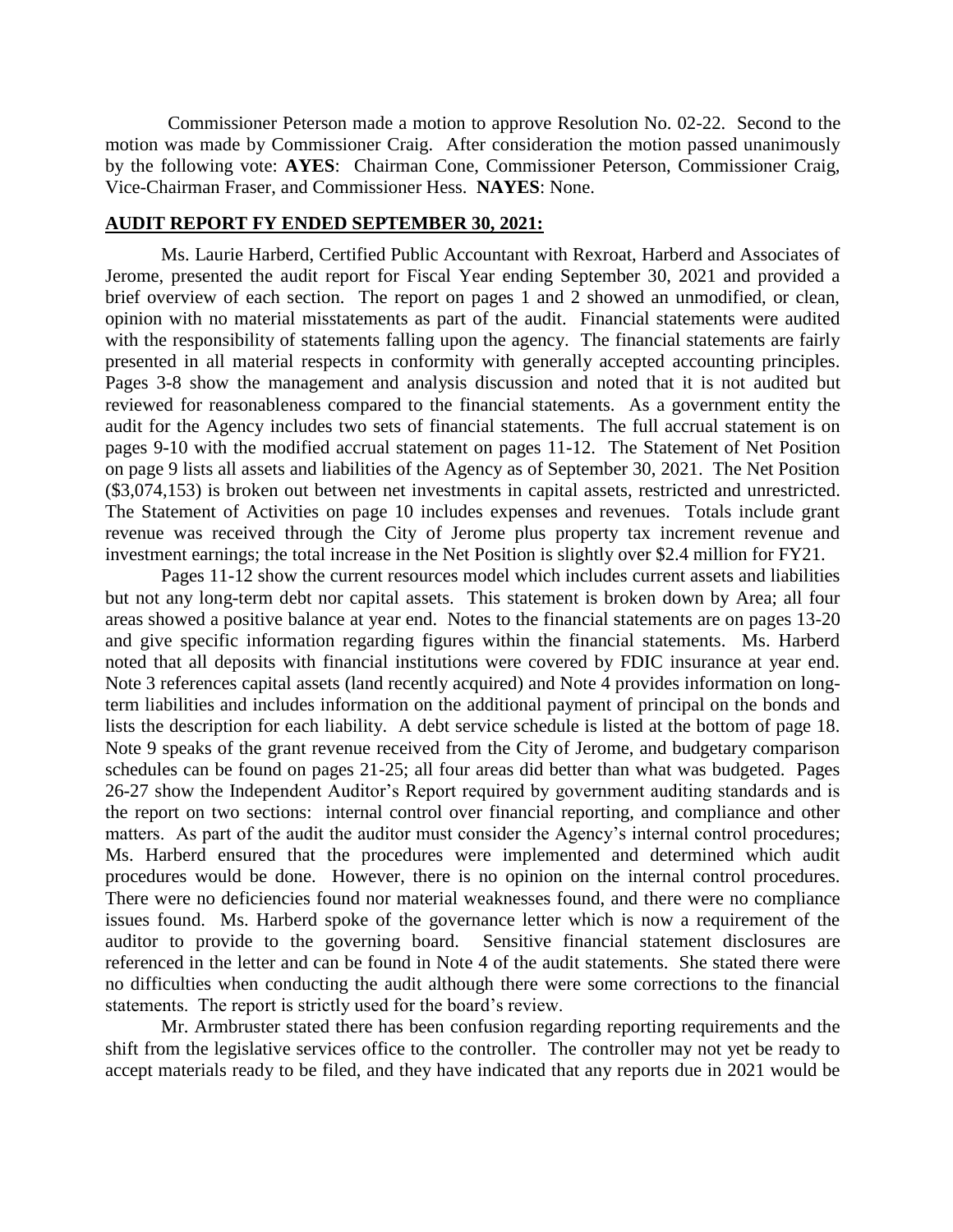deemed in compliance. Legal staff will work with Agency staff when it is determined that the controller's office can accept the document.

Commissioner Craig made a motion to approve the audit report for the fiscal year ended September 30, 2021 and authorize the filing of the report wherever it can be filed. Second to the motion was made by Commissioner Hess. After consideration the motion passed unanimously by the following vote: **AYES**: Chairman Cone, Commissioner Peterson, Commissioner Craig, Vice-Chairman Fraser, and Commissioner Hess. **NAYES**: None.

## **PRELIMINARY CALENDAR YEAR REPORT OF ACTIVITIES:**

Mr. Williams stated the Agency is required by Idaho Statute to provide an annual report of activities of all URA districts and hold a public meeting to accept public comment regarding the report. The public meeting will be held at Council Chambers on March  $29<sup>th</sup>$  in a special URA meeting. He reviewed the contents in the annual report including executive summary highlights in each area. In Area 2 the Scoular Emerge project was substantially completed and the plant should be functional by early 2022. A reimbursement agreement will be considered once improvements are agreed upon and costs are verified. Also in Area 2, the natural gas project is also completed and is now serving customers in the Southeast Industrial Park. In Area 3, property at 120 W Main was purchased for future redevelopment; a development agreement was signed with Summit Creek Capital for redevelopment of Blocks 55/56/66. The Agency committed \$25,000 to help with the tennis courts at Shepherd's Park, and the courts are approximately 80% constructed. The contractor will complete the surfacing once the weather gets warmer. In Area 4, Western Dairy Transport began construction of their new 20,000 square foot facility and should be completed this year. There were no major activities in Area 5 although several projects are expected in 2022.

A map of the URA districts was shown to the board and is also included in the report of activities. Mr. Williams reviewed the following: Section III Organization and Mission of the Agency which includes the Board of Commissioners and Professional staff; Section IV Strategic Priorities which includes a 12-month plan and long-term directives (the Agency will be debt free in Area 2 in 2022); Section V Tax Increment Revenue for 2021 includes increment value increases in the URA areas; Section VI. Jerome Urban Renewal Districts which covers specifics for each of the URA areas; Section VII Summary of Increment Value of JURA Districts list the adjusted base values and increment values for each area, and Mr. Williams noted the success of Southeast Industrial Area 2 (over \$122 million in increment value since the area's establishment in 2008) and commented on the healthy percentage increases and projections for the other areas; Section VIII Project Priorities and Allocations for FY 2022, Mr. Williams noted that any fund balance is allocated to the capital improvement line item in the budget for unanticipated projects, and each area will have projects yet to be determined; Section IX Legal Requirements and Additional Documentation discusses legal requirements and documentation including audited financial statements, balance sheets and revenue/expense reports which will be filed with the activities report, and public comment notification requirements; and, Section X Appendix. Mr. Williams stated that, upon approval by the board, this report will be posted on the city's website, and staff welcomes any public comment.

Commissioner Hess made a motion to approve the preliminary Calendar Year Report of Activities. Second to the motion was made by Commissioner Craig. After consideration the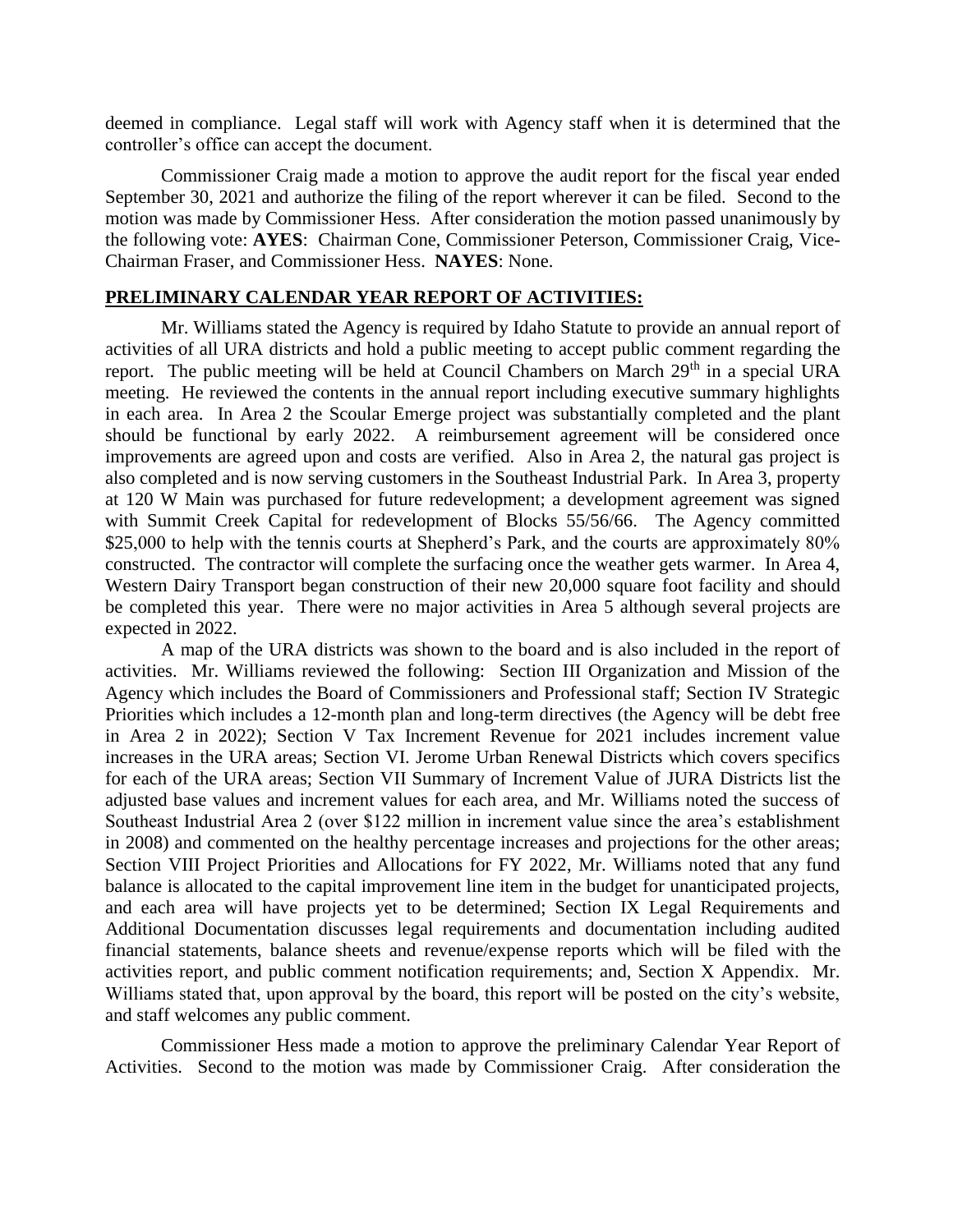motion passed unanimously by the following vote: **AYES**: Chairman Cone, Commissioner Peterson, Commissioner Craig, Vice-Chairman Fraser, and Commissioner Hess. **NAYES**: None.

## **BOND COUNSEL SELECTION FOR ADVANCED FUNDING IN AREA 3 AND AREA 5:**

Cameron Arial, Municipal Advisor for the Agency, appeared before the board to discuss proposed financing for Area 3 and Area 5. The first essential step was selecting bond counsel, and regional firms were sought for this task. Two responses from reliable and qualified firms were received: Moore, Smith, Bruxton and Turke (MSBT) with principal attorney Stephanie Bonney, and Hawley Troxel with Danielle Quade. Both firms were fully vetted by Clearwater Financial, and both firms were scored based on factors including cost and services. Based on scores and cost, Mr. Arial recommends that the board select MSBT. Mr. Williams stated that, from a staff perspective, bond counsel selected should have adequate experience for this type of financing. The City has worked with Ms. Bonney on recent sewer bonds and has experience with tax increment financing. Mr. Armbruster stated that his staff has worked with Ms. Quade. They have not worked with Ms. Bonney directly although they have worked with other MBST staff and can work with anyone in moving this process forward.

Commissioner Peterson made a motion to engage Moore, Smith, Bruxton and Turke as bond counsel. Second to the motion was made by Commissioner Craig. After consideration the motion passed unanimously by the following vote: **AYES**: Chairman Cone, Commissioner Peterson, Commissioner Craig, Vice-Chairman Fraser, and Commissioner Hess. **NAYES**: None.

#### **MARKET UPDATE:**

Mr. Arial spoke of pressure on the Federal Reserve and increasing interest rates, and stated that there could be additional rate increases. He spoke of growth and people choosing to work remotely which could have an impact on central business districts. Mr. Arial noted comparisons between today's market and that of other times where rates decreased and increased; the economy is real with the last great recession (signature loans, credit and extended capital with nothing whereas today credit is extended with equity). He anticipates that rates will continue to increase, and the conservative figures on the financing model are still within the range of increases. However, the model may need to be adjusted if rates were to continue to increase. Mr. Arial recommends that the Agency get to market as soon as possible to avoid rate risks by potential delays. Commissioner Peterson commented that the rates, while increasing, are still historically low compared to the past.

## **RECESS:**

Staff recessed briefly at 3:43 p.m. and reconvened at 3:45 p.m.

#### **EXECUTIVE SESSION:**

Commissioner Peterson made a motion to enter into executive session pursuant to Idaho Code 74-206(1)(c) to acquire an interest in real property which is not owned by a public agency at 3:45 p.m. Second to the motion was made by Commissioner Hess. After consideration the motion passed unanimously by the following vote: **AYES**: Chairman Cone, Commissioner Peterson, Commissioner Craig, Commissioner Fraser, and Commissioner Hess. **NAYES**: None.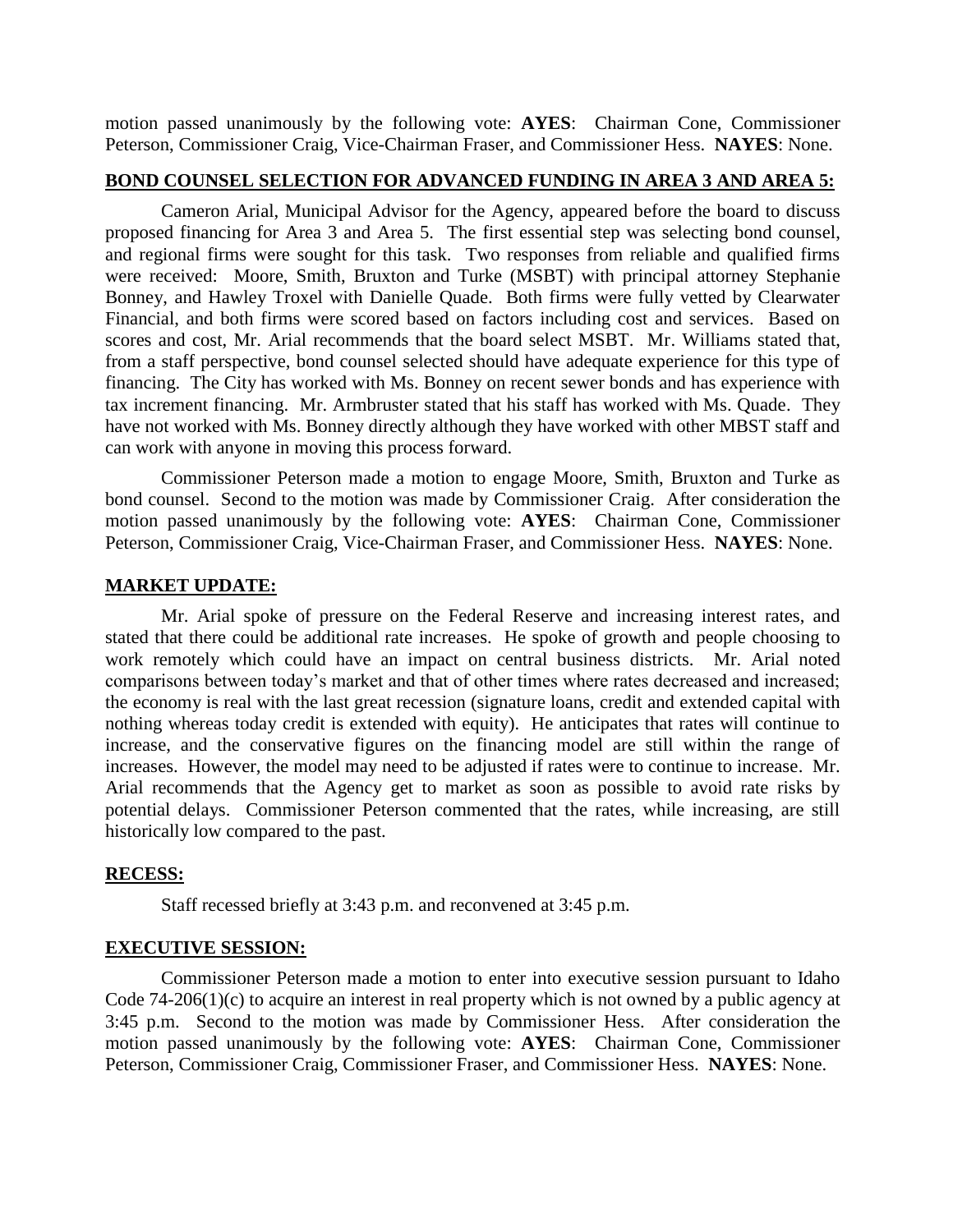Commissioner Craig made a motion to come out of executive session at 4:04p.m. Second to the motion was made by Commissioner Peterson. After consideration the motion passed unanimously by the following vote: **AYES**: Chairman Cone, Commissioner Peterson, Commissioner Craig, Commissioner Fraser, and Commissioner Hess. **NAYES**: None.

# **LEGISLATIVE UPDATE:**

Mr. Armbruster stated the legislative session is in full swing and two full weeks away from adjournment. At this time there are not any particular bills that will directly impact URA's except for one which has died. There is a great number of tax measures being proposed in the legislature which could have an impact on an Agency's revenues as they appear to result in a levy rate reduction. House Bill (HB) 550 would allow the City to grant property tax rebates, and should this pass an understanding between the City and URA would need to be in place indicating the City would not grant property tax rebates on any property within a URA area. Last year the homeowner's exemption was increased by \$25,000, and HB564 will allow for investigations by the counties to ensure those who are filing for the exemptions are qualified to do so. A complicated bill which clarifies the exemption of transient personal property has also been introduced; personal property which moves back and before between counties and states is not taxed. HB648 amends existing law to provide that taxing districts must deduct certain sales and use tax revenue growth from property tax budgets; the bill passed the House and is in Senate Local Government awaiting a hearing. Another bill might allow the state to provide some property tax relief by way of a surplus eliminator; if granted to the cities and counties it must be used for property tax relief. HB709 will grant cities, counties and other taxing entities a share of the wayfair funding (internet sales tax), but those funds must also be used for property tax relief; it was pulled from the agenda and may not materialize in this session. SB1249 formally fixed the concerns in HB389 regarding the close out of URA areas and whether the construction value in the area would have to apply to the 8% budget cap which cities face. This issue has been fixed and signed into law, and the board can begin discussions on closing out Area 2.

One bill which would have changed the definition of the base assessment roll has died. It would have allowed the base assessment roll to increase over time and result in less revenue. Mr. Armbruster stated another bill will change public record law concerning custodians; this bill is primarily a technical change to the existing law. Senator Anthon has proposed an increase in the exemption of public works construction procurement for services and personal property to \$75,000. HB741 has died but received much media attention. Sponsored by Senator Rice, this bill would have exempted all owner-occupied single-family dwellings from property taxes with the exception of voter-approved levies. Revenue lost by cities and counties would be replaced by an increase in the sales tax from 6% to 7.85%; this would be problematic from an urban renewal standpoint as there would be no backfill. This bill would also change years of tax laws in the State of Idaho. He stated this type of significant change in tax law during the last weeks of the legislative session would have resulted in a bad law.

## **STAFF REPORTS:**

Mr. Williams stated he will work with Mr. Armbruster on proceeding with the close out of Area 2. He believes that over \$130 million in increment value will be in Area 2 as a result of the many projects. In Area 4, Western Dairy Transport is making significant progress on their facility. Most walls are up although steel trusses may not be available until June; they still plan an opening date in late fall 2022. Nelson Jameson is expected to submit plans in June, and they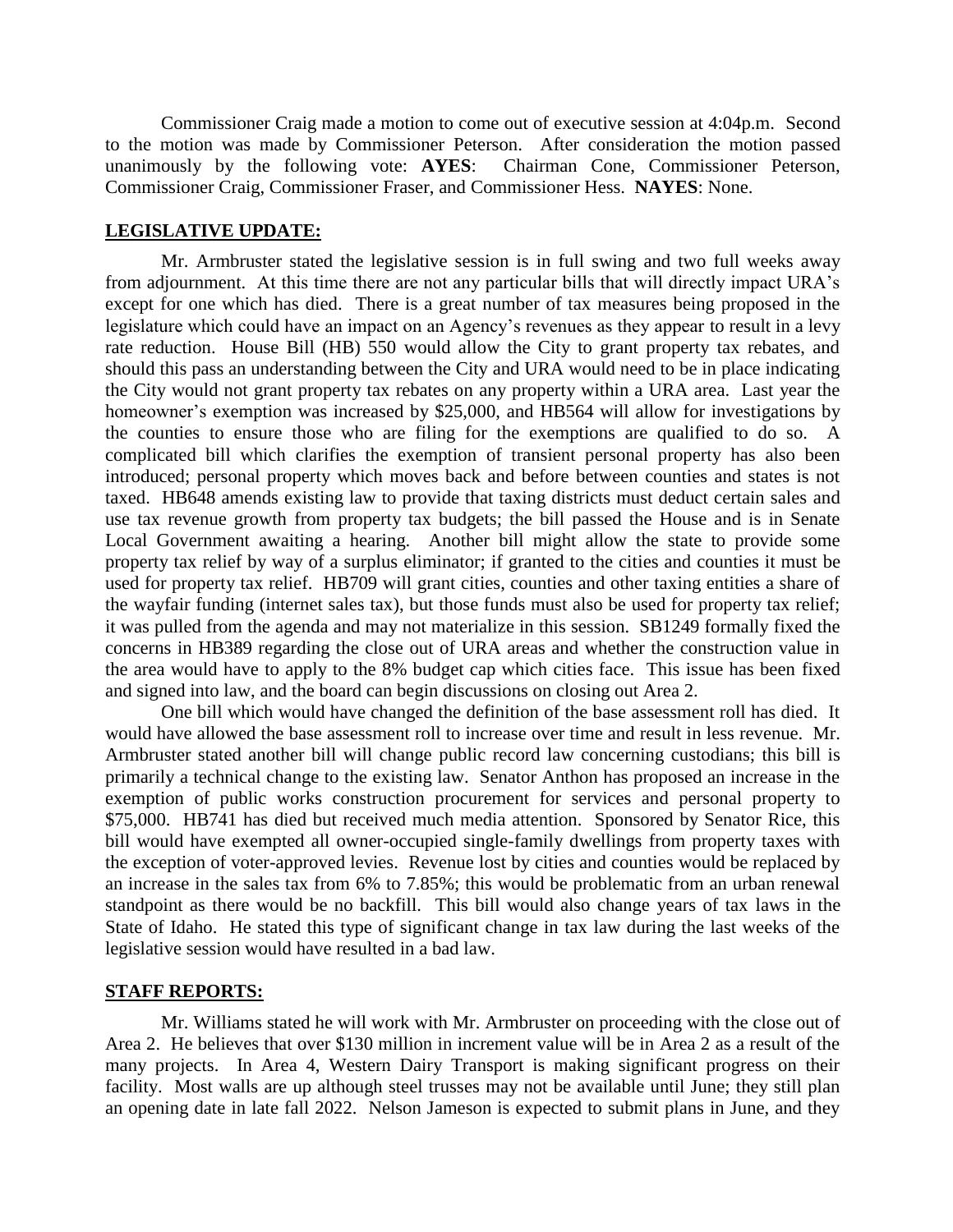are on target with their construction schedule. In Area 5, Mr. Williams reported that Magic Valley Quality Milk Producers (MVQMP) is in discussions with a third party to expand their facility and lease a new part of their facility for a significant milk processing plant. The new plant will create a different product which should have a nearly net zero effect on total amount of wastewater used. This potential project would be a \$50 million capital investment at that location which would nearly triple the tax increment in Area 5. Upon inquiry by Vice-Chairman Fraser, Mr. Williams stated Area 5 has approximately 17 years of life remaining.

Regarding the Rennison project (lot south of Dairy Queen), Mr. Williams stated that a reimbursement agreement may be developed. There are questions regarding the public improvement developments and what requirements must be met by the developer as a condition of their development (i.e. streetscape standards, upgrades to the cross walk, public plaza, etc.). Once these details are understood, a reimbursement agreement can be developed solely based on their capital investment and property taxes their project generates. Mr. Williams noted that the developer would like to break ground next month and that the project is moving forward. A detailed report of the Blocks 55/56 project will be submitted after a meeting with the developer. There have been issues with ordering housing components (i.e. backlog on orders, long wait times) which may hinder their ability to begin with the residential portion of the development. An update will be provided to the board after more conversations with the developer.

Mr. Williams met with Mr. Carpenter to identify specific projects for Area 3 and Area 5, and tennis courts will be resurfaced once the weather warms up. The police station is being bid out now and he is hopeful a contractor can be assigned and begin construction in April. The timeline from start to finish is approximately ten months. He spoke of another potential project on Main Street and showed the board a map of the property near the property purchased by the URA. The old garage was recently purchased by Kevin Higley and the original use was to support his construction business. However, Mr. Higley is now contemplating a venue similar to the 2nd Street Market in Twin Falls (food court with seating options) and he inquired about purchasing a nearby lot owned by the City for open space and a potential courtyard. Additionally, he requested that two parcels along  $1<sup>st</sup>$  Ave W be traded for two parcels along Main Street but this request will most likely not be honored because of the differences in value. Mr. Williams spoke of the CSI building and the unknown future of its availability for future development. He also spoke of the property owned by the URA and possibly using it as a common area for nearby patrons should other developments take place. Upon inquiry by Vice-Chairman Fraser, Mr. Williams stated that Mr. Higley is a reputable business owner who also purchased Jerome Bowl for remodeling with the intent to reopen to the public.

The old Diamondz building was recently purchased by Ryan Glodowski and approval for a new façade to the building was recently granted by the Planning and Zoning Commission. He and a partner plan to open a new eatery, "The208 Grill," in May. Vice-Chairman Fraser commented that the bar portion of the interior will not be utilized for the restaurant. Commissioner Craig commented on activity at Veteran's Memorial Park, and Mr. Williams spoke of the effort to have the memorials combined into one centralized location at the park. A committee was formed for this task and the architects working on the police station have agreed to provide renderings of this project. Mr. Williams stated that he expects the URA will be asked to contribute to the project if possible.

## **ADJOURN:**